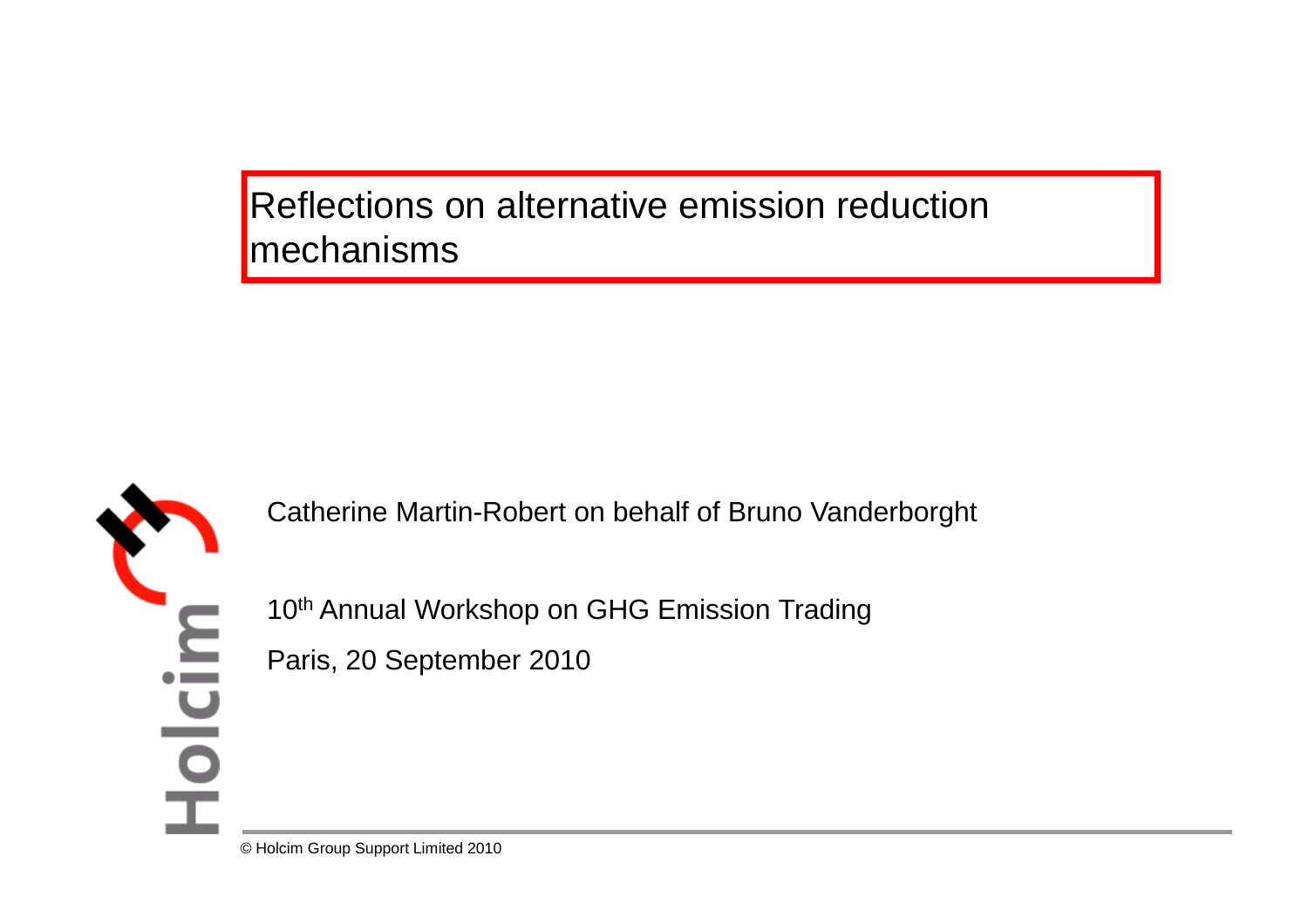## The objective of any alternative mechanism is …

To accelerate the pace and extent of energy and  $\mathsf{CO}_2$  efficiency improvement …

… by different sectors …

- … in developed, emerging and least-developed economies …
- ... beyond "business-as-usual" progress

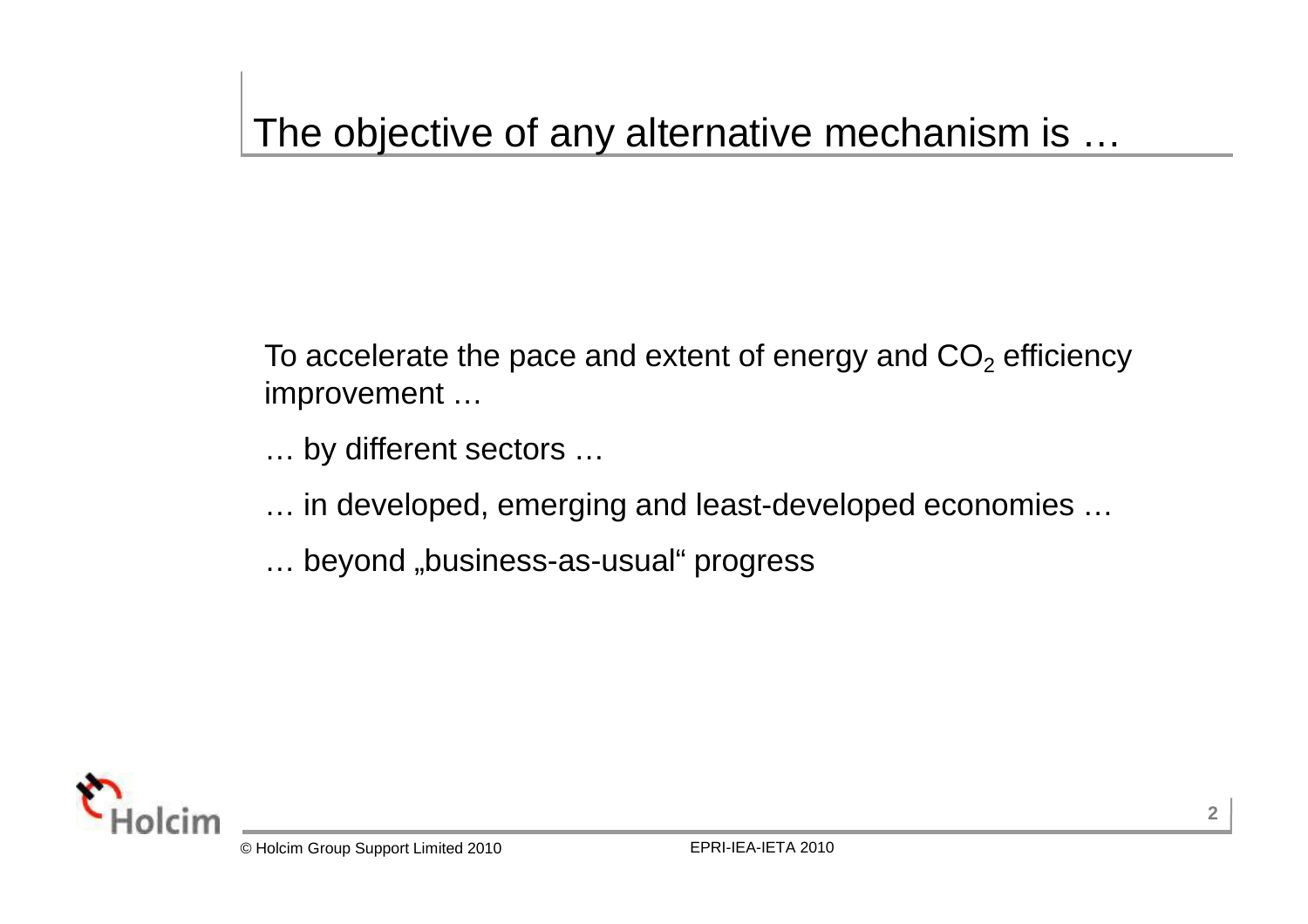Alternative names come, are understood in different ways … and go …

- $\blacksquare$ No lose targets
- П **Offsets**
- $\mathcal{L}_{\mathcal{A}}$ Sectoral Approach
- $\blacksquare$ Sectoral Initiatives
- $\mathcal{L}_{\mathcal{A}}$ Sectoral Agreement
- $\mathcal{L}_{\mathcal{A}}$ Sectoral Benchmarking
- $\blacksquare$ Sectoral Crediting Mechanism
- П Etcetera \*

\* This is not the name of an alternative mechanism

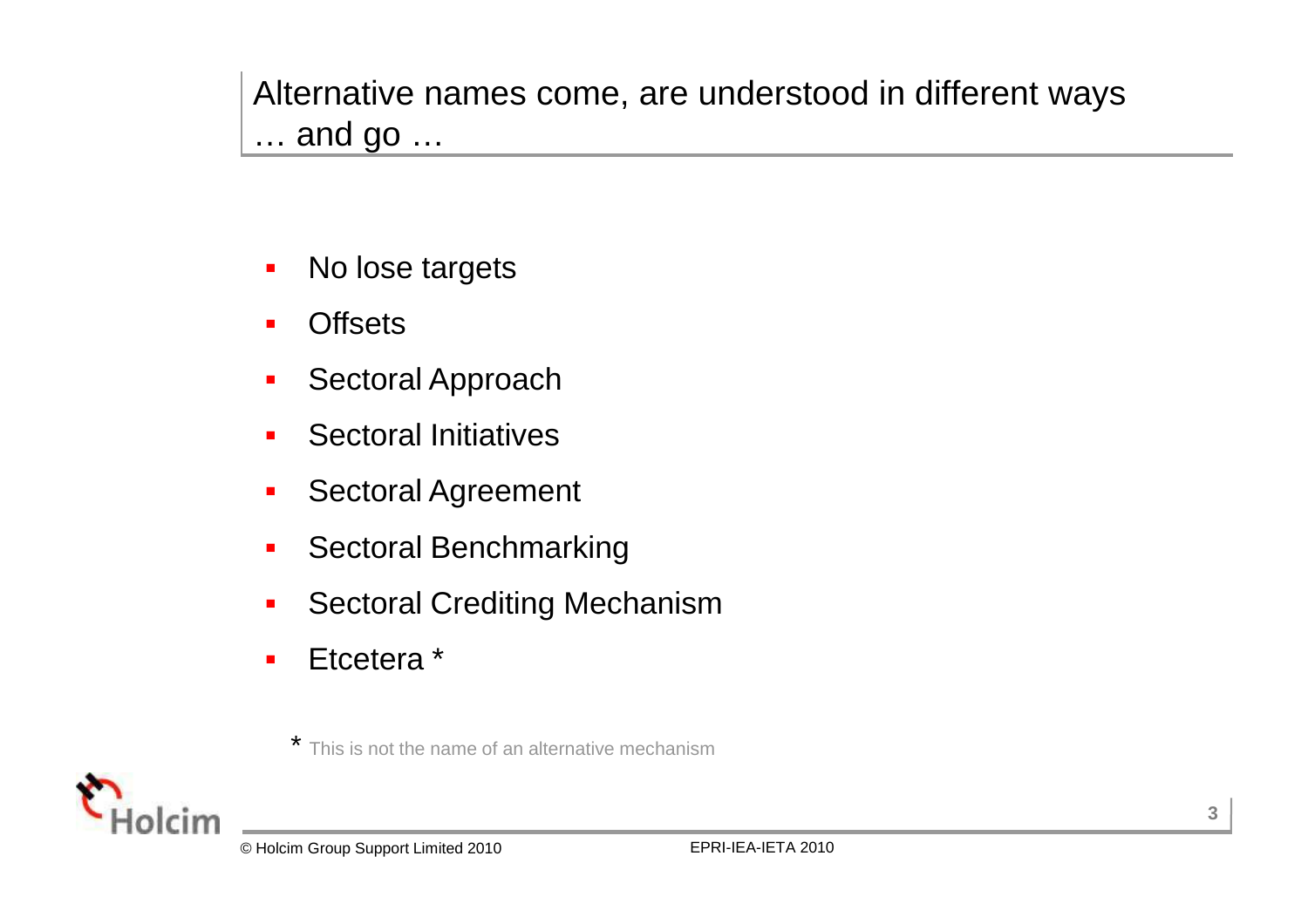## Sectors, harmonized MRV & Performance metrics



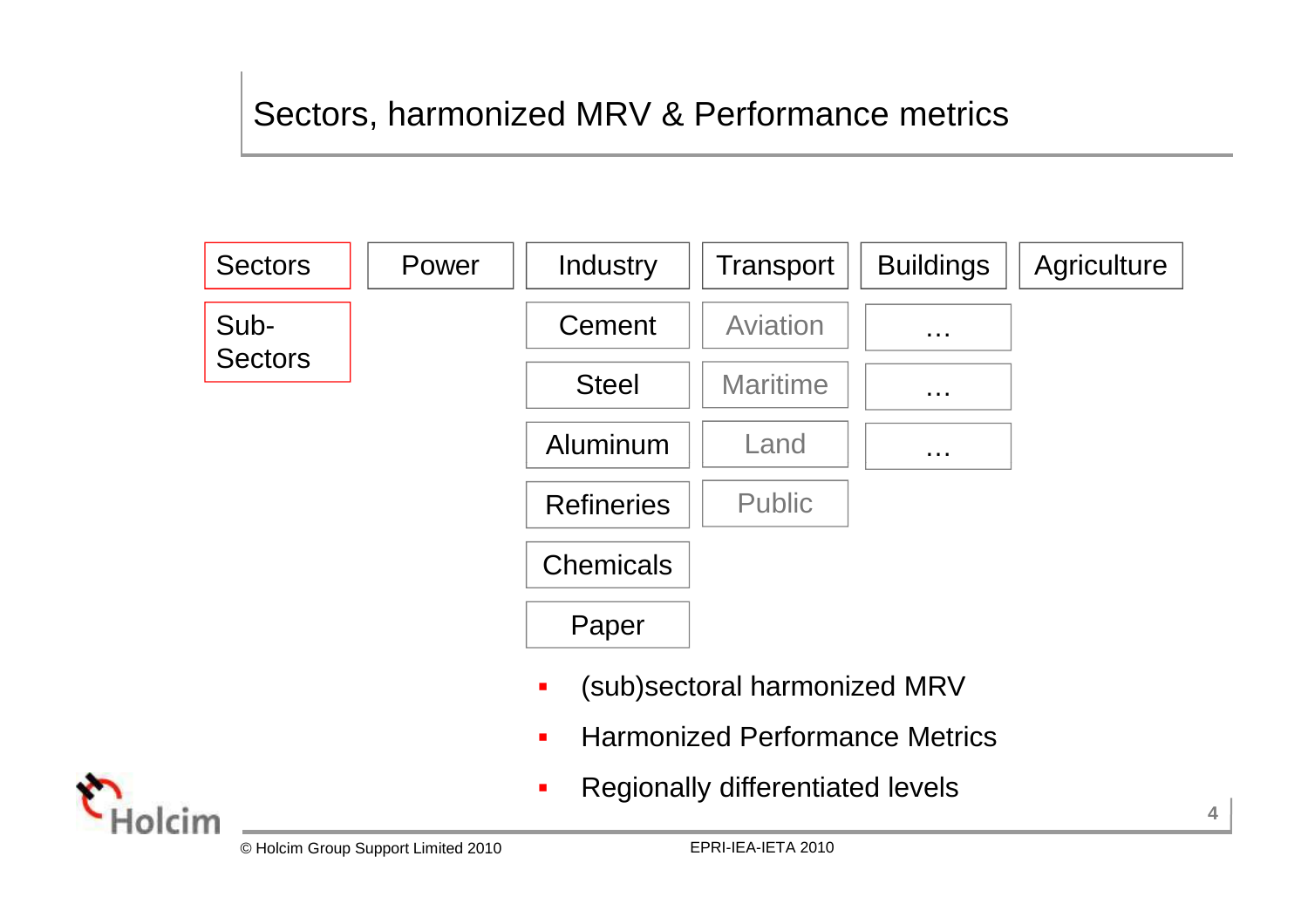## Principally three market systems can be considered, each with its "environmental stringency level".

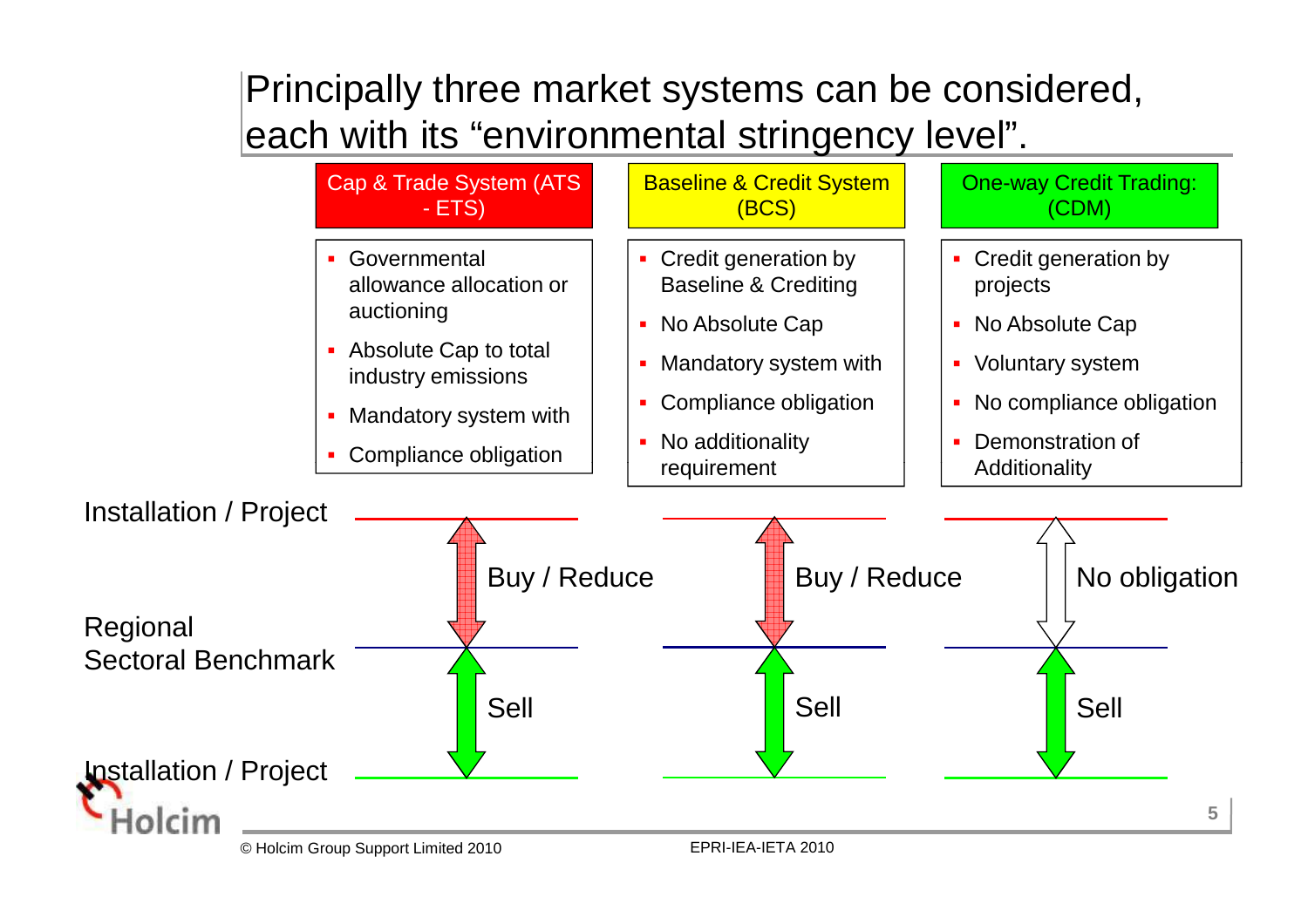



**6**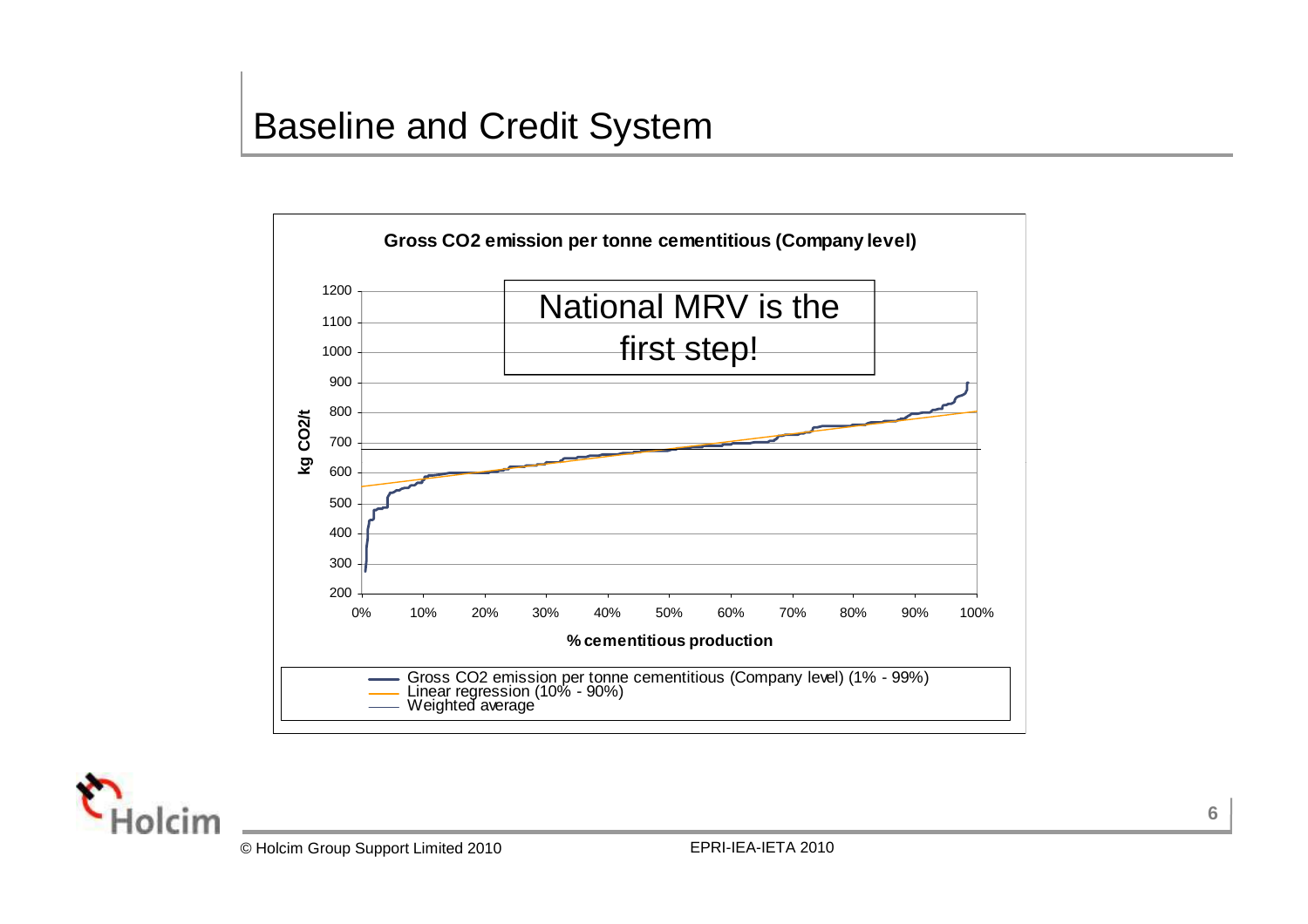In a global framework geographical regions gradually evolve into more stringent policies & trading systems as a function of time and of socio-economic development

The "severity" of regulatory systems:

| Cap & Trade             | $\geq$ | <b>Baseline &amp; Credit</b> | $\geq$ | <b>CDM</b> |
|-------------------------|--------|------------------------------|--------|------------|
|                         |        |                              |        |            |
| Region \<br><b>Time</b> | < 2012 | < 2020                       | < 2030 | < 2040     |
| Annex 1                 |        |                              |        |            |
| $G5 +$                  |        |                              |        |            |
| <b>OPEC</b>             |        |                              |        |            |
| Developing<br>countries |        |                              |        |            |
| Least<br>Developed      |        |                              |        |            |

G5 + = China, India, Mexico, Brazil, South Africa and Singapore, South Korea

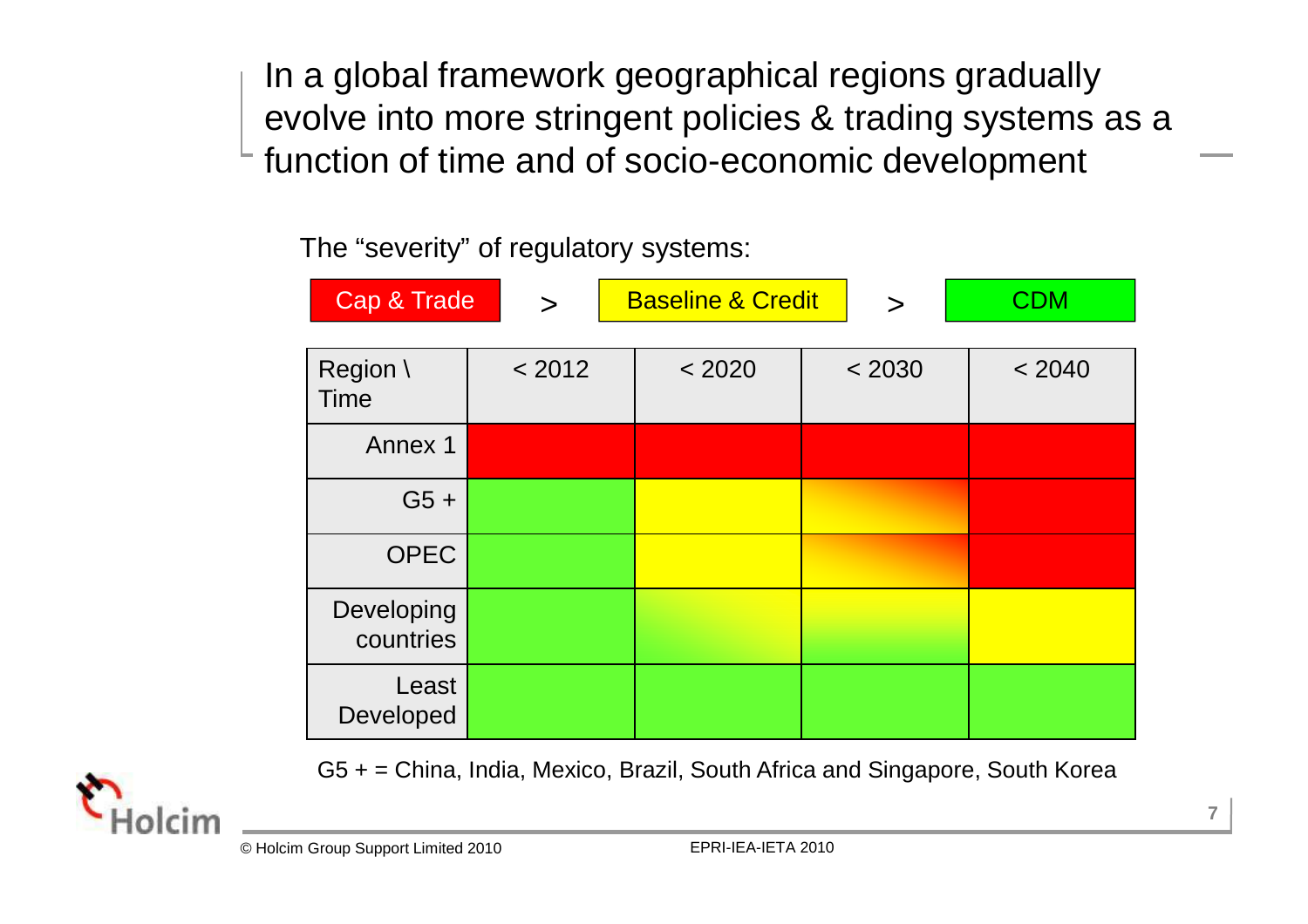- Sectoral Harmonized Monitoring & Reporting Methodology
- Г Capacity building
- $\blacksquare$ Mandatory reporting to independent database & registries
- $\blacksquare$  Sectoral harmonized MRV and performance metrics (benchmark metrics), regionally differentiated quantification (benchmark values)
- н Regulated market mechanism
- Supply and Demand of credits or allowances
- Multi sub-sectoral
- $\mathbf{r}$ Credits at company / installation level (not to sector federation)
- $\blacksquare$ **Competition**
- $\blacksquare$ Bi- or multi-lateral agreements between countries

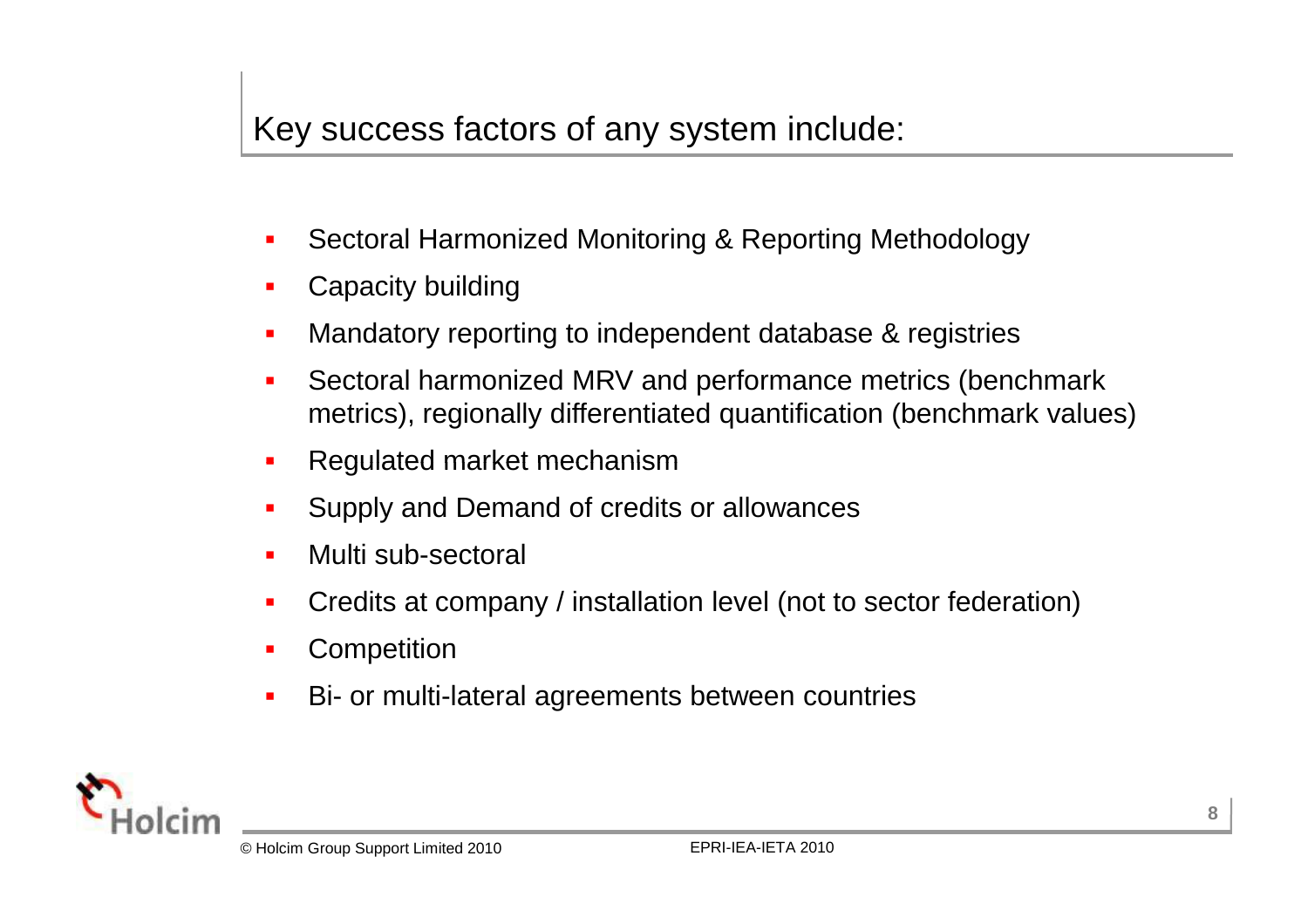

 $\mathsf{r}$ 

**9**